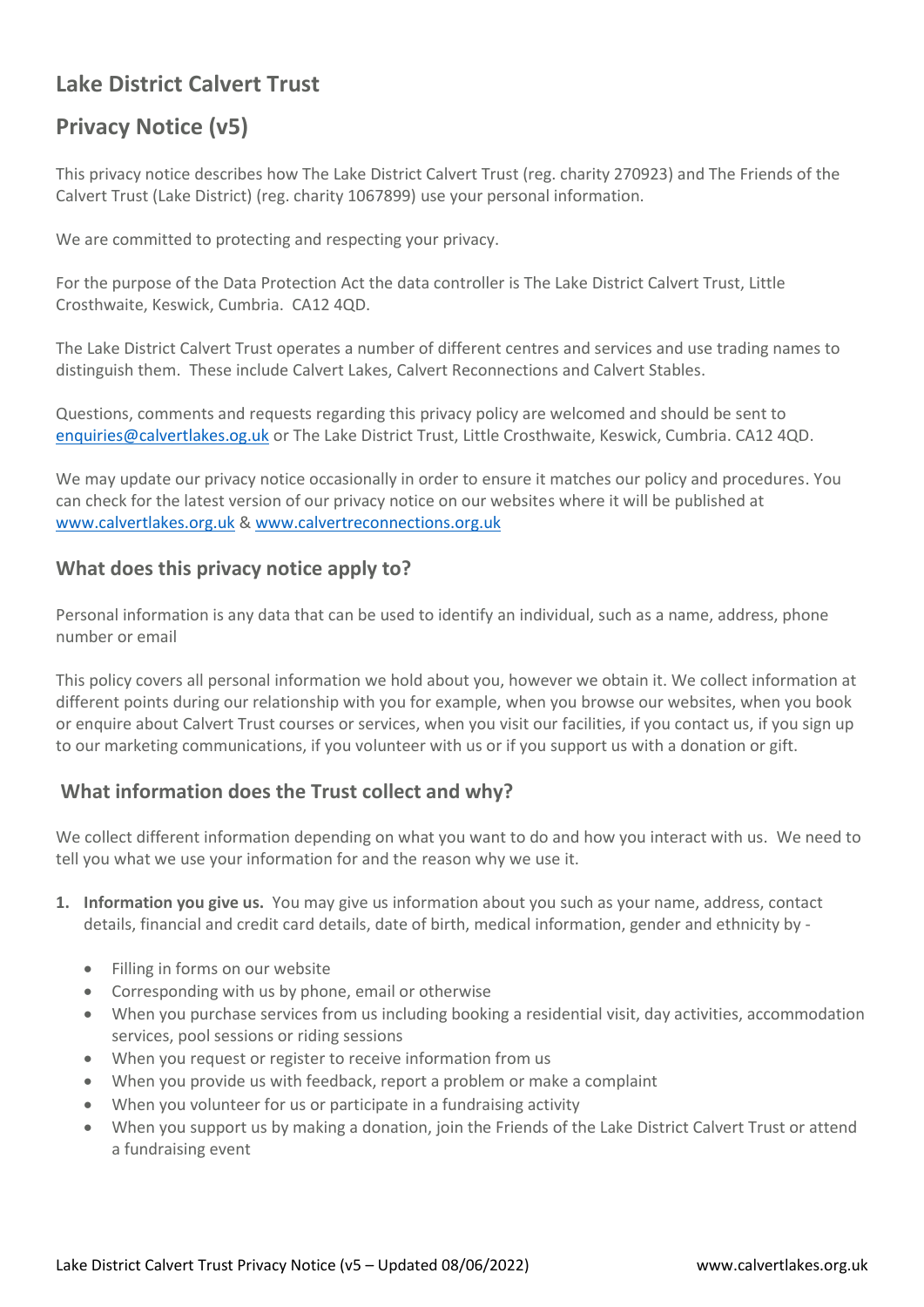- **2. Information we collect about you.** When you interact with us we may automatically collect the following information.
	- Our website uses cookies to distinguish you from other users of our site. This helps us to provide you with a good experience when you browse our site and helps us to improve our site. Our site is not enabled to track usage via cookies, except for the use of google analytics. Information on Google Analytics privacy policy can be found here<https://support.google.com/analytics/answer/6004245>
	- If you utilise our services we may record dates and times that you made use of our services for you and anyone accompanying you in order to meet our legal or contractual requirements
	- If you interact, are supervised or receive instruction from our staff then we may make a record of that interaction to help us improve how we interact with you in the future and to ensure we provide you with the best possible service
	- If you or someone with you have are involved in an incident, accident or report a problem then we may make a record of the event in order to meet our legal or contractual requirements and to improve experiences and safety in the future

#### **3. Information we receive from other sources.**

- If someone else arranges services from us that you participate in then we may require them to provide us with your personal information in order to ensure that we can meet our contractual requirements and to ensure your safety when you are with us
- If you make a donation via a third party then we may request your personal information in order to ensure that we can provide an acknowledgement, report on what your donation has achieved or meet our legal or contractual requirements
- If you volunteer for us then we may undertake a check with the Disclosure and Baring Service (DBS) or other relevant authorities and request information from referees in order to meet our contractual or legal requirements
- If you make use of our wi-fi network then information may be collected by the service provider, Cloudtrax, in order to meet our legal or contractual requirements and to improve experiences and safety in the future. Information on the Cloudtrax privacy policy can be found here <https://ct4.cloudtrax.com/privacy>

### **What do we do with your information?**

We may use the information we hold about you in the following ways –

- To carry out our obligations to you arising from any contracts entered into between you and us and to provide any services or information that you may request
- To carry out our obligations to you arising from any contracts entered into on your behalf by a third party and to provide any services or information that you may request
- To analyse and monitor usage of our services and activities by different demographics in order to produce anonymised reports on the charities beneficiaries and supporters
- To keep our services and activities safe and secure and to prevent or detect fraud or other criminal behaviour
- To promote the public benefit and the wider impact of the charity
- To inform you as a previous or prospective beneficiary of the charity of services, opportunities or events that may be of interest to you.
- To inform you as a previous or prospective supporter of the charity of events or appeals that may be of interest to you.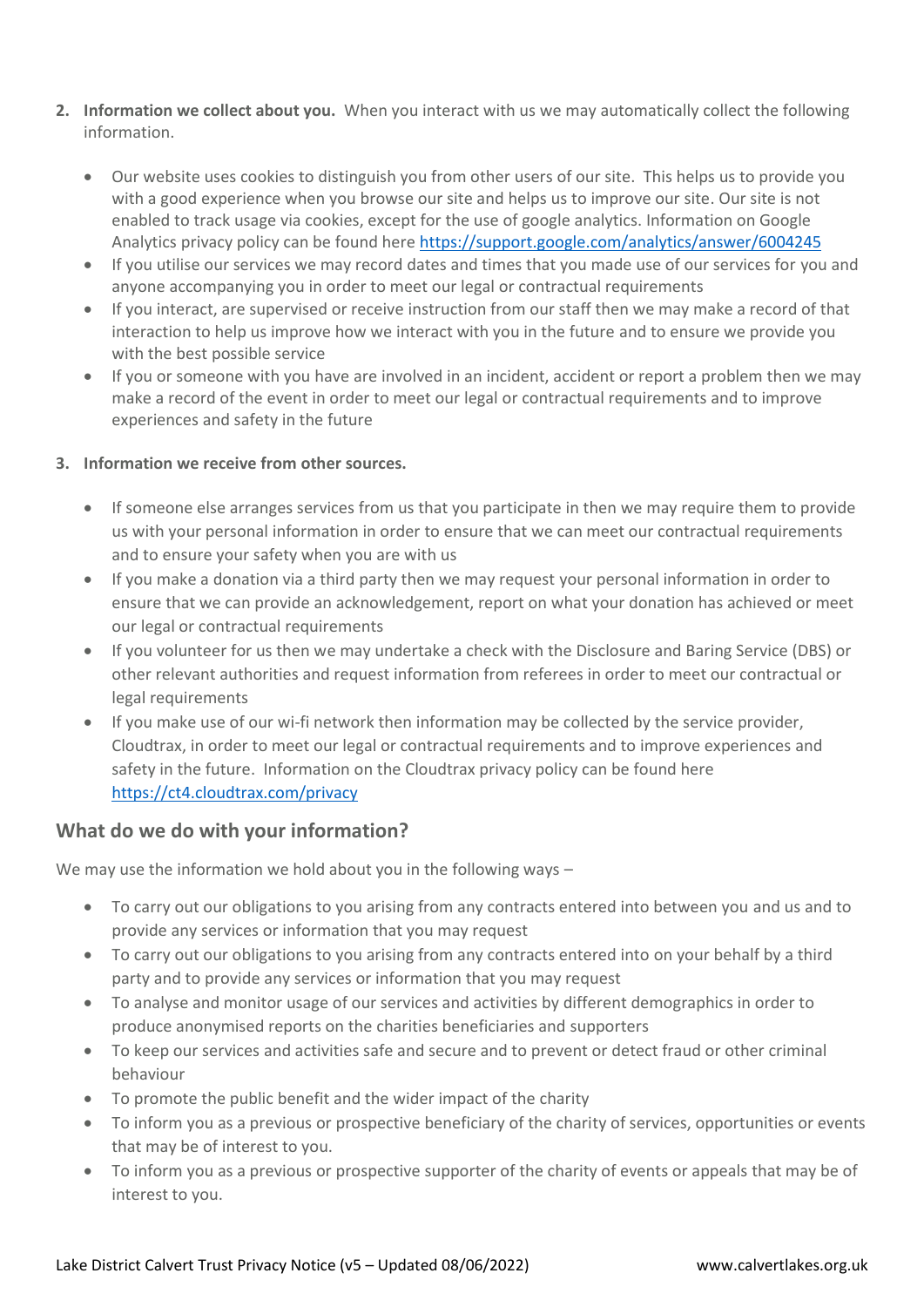#### **Marketing & Fundraising Communications**

So that you are kept informed about our courses, events, activities and facilities, we may send you information by post or telephone (unless you have asked us not to do so).

If you have given us your consent to receive communications by email, are a customer of ours or you have previously asked us for information about our courses or have previously supported the Trust with a donation we may also send you this information by email. However, in every email message we send you, we will give you the opportunity to unsubscribe from our mailings altogether.

We also use your personal information to tailor the marketing and fundraising communications we send to you. For example, we use your booking history with us in terms of the types of courses to identify your preferences. This enables us to provide you with a more personalised service, and give you information about courses and activities which are more likely to be of interest to you.

We do not provide your personal information to external organisations for their own marketing or fundraising purposes without your explicit consent.

If at any time you do not want your information used for direct marketing or fundraising purposes or if you decide that you no longer wish to receive emails from us, please either follow the unsubscribe link in one of our email messages or contact us at [enquiries@calvertlakes.org.uk.](mailto:enquiries@calvertlakes.org.uk) Please note that if you have a forthcoming booking we will send you service related emails, even if you have unsubscribed from marketing communications as this is important information you will require for your visit.

### **Who do we share this information with?**

Your personal information may be shared between the Lake District Calvert Trust and The Friends of the Lake District (Calvert Trust) because we operate centralised systems.

We may share your personal information with our suppliers carrying out work on our behalf, which covers companies such as IT services, banking services, financial service providers, consultants, marketing agencies and communications providers. We will only share personal data with them if they have signed a contract with us that requires them to abide by the requirements of the Data Protection Act, treat your information as carefully as we would, only use the information for the purpose which it was provided and allow us to carry out checks to ensure they comply with these requirements.

We use E-Tapestry as our Customer Relationship Management (CRM) system to manage our fundraising contacts database. E-Tapestry is a subsidiary of Blackbaud a company based in The United States of America. Blackbaud are certified with the EU-US Privacy Shield agreement in order to keep your data secure and to comply with GDPR. Details of the Blackbaud Privacy Policy can be found at <https://www.blackbaud.co.uk/privacy-policy.aspx>

We use Cinolla as our CRM system to manage our Calvert Lakes contacts database. Cinolla Software Limited is a company based in the United Kingdom and will not transfer data outside of the EEA. Details of the Cinolla Privacy Policy can be found at<https://www.cinolla.com/privacy-policy/>

We use Care Control as our CRM system to manage our Calvert Reconnections contacts database. Care Control Systems Limited is a company based in the United Kingdom but the data that we collect from you may be transferred to, and stored at, a destination outside the European Union ("EU") by Care Control. It may also be processed by staff operating outside the EU who work for Care Control or for one of their suppliers. Care Control take all reasonable steps to ensure the security of data and their privacy policy can be found at <https://carecontrolsystems.co.uk/privacy-policy/>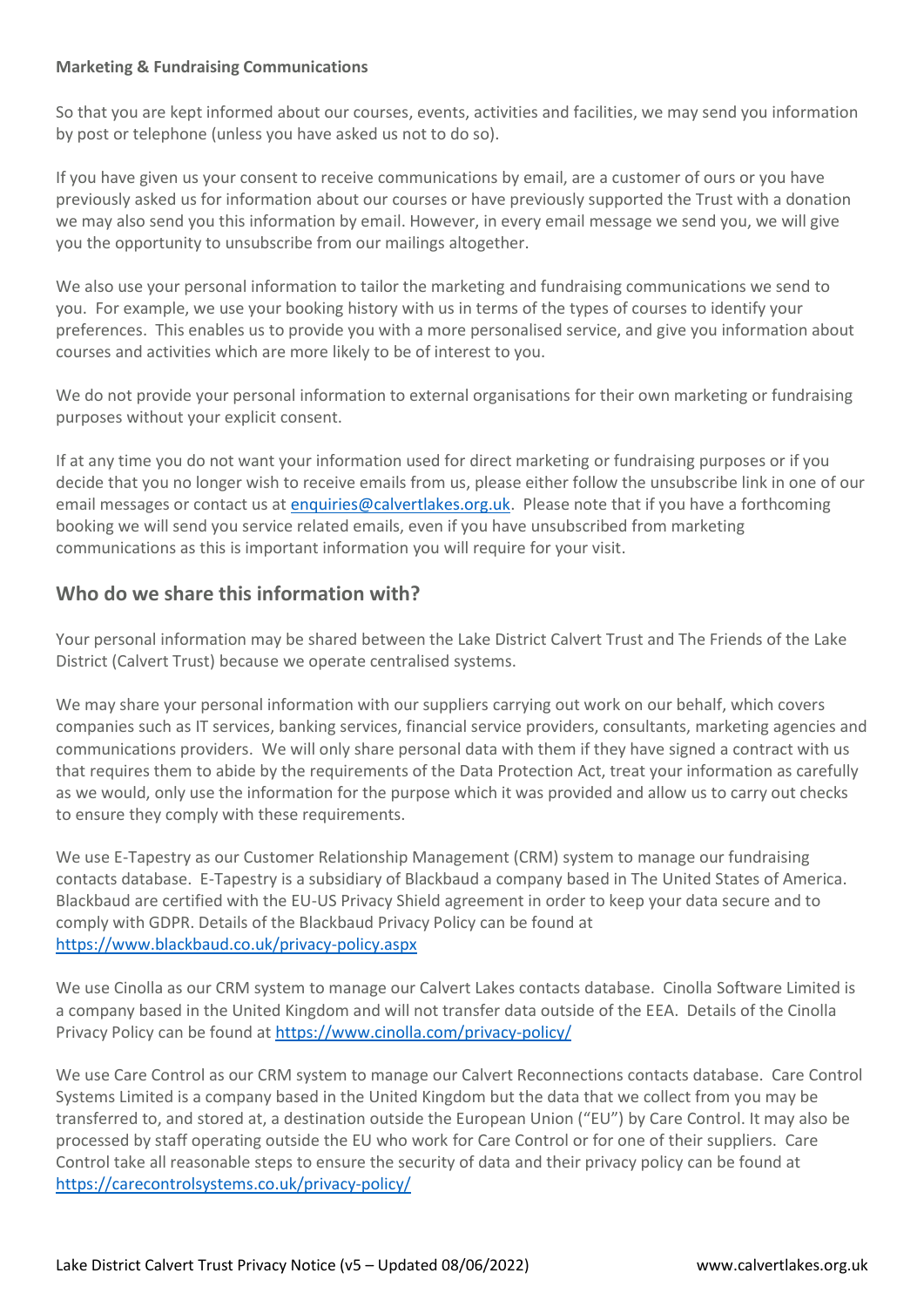We use Xero as our financial record keeping system. Xero is a global company but here in the UK the data controller is Xero (UK) Limited. Being an international company, this means that your data may be transferred outside of the EEA. Where your personal data is transferred outside the EEA, it will only be transferred to countries that have been identified as providing adequate protection for EEA data, or to a third party where we have approved transfer mechanisms in place to protect your personal data, for example, by entering into the European Commission's Standard Contractual Clauses. Details of the Xero privacy policy can be found at <https://www.xero.com/uk/legal/privacy/>

We use Microsoft Office 365 products including as our email provider. Microsoft is a global company and your data may therefore be transferred outside of the EEA. Microsoft adheres to the principles of the EU-U.S. and Swiss-U.S. Privacy Shield frameworks. Details of the Microsoft privacy policy can be found at <https://privacy.microsoft.com/en-gb/privacystatement>

We use Survey Monkey to obtain customer feedback. Survey Monkey is a product from Momentive Inc. who are a global company. Momentive Inc. participates in and has certified its compliance with the EU-U.S. Privacy Shield Framework and Swiss-U.S. Privacy Shield. Momentive is committed to subjecting all personal information received from the European Union (EU) member countries, the United Kingdom, and Switzerland, in reliance on the Privacy Shield Framework, to the Framework's applicable Principles. Details of the Survey Monkey privacy policy can be found a[t https://www.surveymonkey.co.uk/mp/legal/privacy/](https://www.surveymonkey.co.uk/mp/legal/privacy/)

We occasionally support research carried out by reputable organisations and institutions. We will only ever share your data in a manner which does not personally identify you as an individual or which allows our research partner to identify you as an individual.

We may disclose information to third parties if we are under a duty to disclose or share your personal data in order to comply with any legal obligation, detect fraud, in order to enforce or apply our terms of use and other agreements or to protect the rights, property, or safety of the Calvert Trust, our customers, or others.

Apart from the circumstances above, we will never share your personal data with third parties without your explicit consent to do so.

### **How long do we keep your information?**

We only hold your personal information for as long as is necessary to provide services to you unless there is a requirement to hold that information for a longer period – for example our insurers require us to hold certain information for certain periods of time, or we may be subject to a statutory obligation to keep hold of your information.

If there is a possibility that you or a member of your group may have a legal claim against us, for example if you or your group have been involved in an accident or incident while with us, then we will hold your information for the duration of any statutory limitation period associated with such legal claims.

### **How do we keep your personal information secure?**

Information we hold is stored on computers located in the UK and may also be stored as paper copies by us.

We are committed to ensuring that your information is secure. In order to prevent unauthorised access or disclosure we have put in place suitable physical, electronic and managerial procedures to safeguard and secure the information we collect, including locked cabinets, data encryption and electronic password protection.